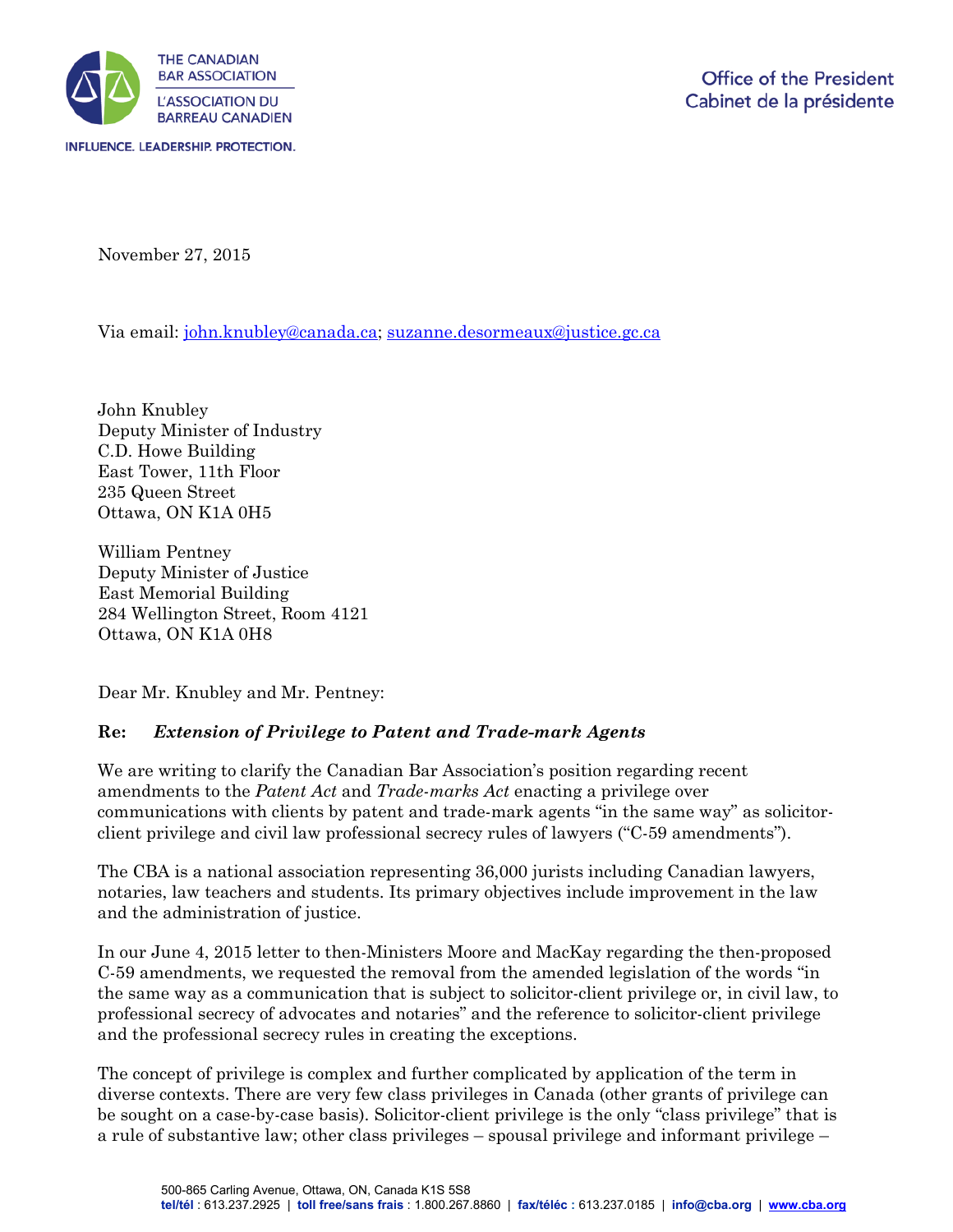are merely rules of evidence. The Supreme Court of Canada has confirmed that the lawyerclient relationship is unique, and that solicitor-client privilege is a broad substantive right protected by the principles underlying s. 7 of the *Charter*, applicable in all situations (not just in the litigation context) with very few exceptions. [1](#page-1-0) 

We understand that the [2014 letter](http://www.cba.org/CBA/submissions/pdf/14-28-eng.pdf) from the CBA Intellectual Property Section to Industry Canada, in response to the consultation on the possible extension of privilege to patent and trade-mark agents, may have been misconstrued as expressing CBA support of the C-59 amendments. The 2014 letter explained at the outset that its intent was to contribute to the Industry Canada consultation the various perspectives within the Intellectual Property Section, and between the Intellectual Property Section and the CBA Ethics and Professional Responsibility Committee, regarding the propriety of granting privilege to patent and trademark agents. It did not express a consistent position and was not an expression of CBA policy.

The CBA is a vigorous defender of solicitor-client privilege in Canada; the privilege is recognized as unique by the Supreme Court of Canada and creates a zone of trust and competence that is essential to protect the public interest in the effective administration of justice.[2](#page-1-1) But a zone of secrecy can be abused; because of this potential for abuse, it is essential that the protected communications are limited to the provision of legal advice between clients and their legal advisors who are subject to professional obligations (and disciplinary authority), including a duty to protect the administration of justice.

Consequently, it is inappropriate to describe "privileges" granted by statute to professionals who are not lawyers and hence without a duty to protect the administration of justice, as applying "in the same way" as solicitor-client privilege. For example, there are circumstances where disclosure of information is required by law, but communications with legal advisors are excepted due to the importance to the public interest of solicitor-client privilege, such as disclosures under the *Income Tax Act* to Canada Revenue Agency, under anti-money laundering legislation, or to the auditors of publicly-held companies. On balance, despite the competing interests at play, it has been determined that the significance to the administration of justice of protecting the confidence of a client's relationship with his legal advisor takes precedence.

This is not the case with patent and trade-mark agents. We appreciate and respect that Industry Canada has assessed a need to ensure the confidentiality of communications with patent and trade-mark agents in certain conditions; however that should be set out in the legislation without reference to solicitor-client privilege.

We expect it was not the intention of lawmakers to elevate the privilege extended to patent and trade-mark agents to the same level as solicitor-client privilege; in particular we note the provision (s. 16.1 *Patent Act*, s. 51.13(3) *Trade-marks Act*) goes on to state that the privilege means that "no person shall be required to disclose, or give testimony on, the communication in a civil, criminal or administrative action or proceeding." This implies an evidentiary privilege rather than a substantive right of the client. If that is correct, the words "in the same way as a communication that is subject to solicitor-client privilege or, in civil law, to

 $\overline{a}$ 

<span id="page-1-0"></span><sup>1</sup> *Attorney General of Canada v. Federation of Law Societies of Canada*, 2015 SCC 7; *Lavellee, Rackel & Heintz v. Canada (Attorney General); White, Ottenheimer & Baker v. Canada (Attorney General); R. v. Fink,* [2002] 3 SCR 209.

<span id="page-1-1"></span><sup>2</sup> *R. v. McClure*, [2001] 1 SCR 445; *Tower v. M.N.R.,* [2004] 1 F.C.R. 183; *R. v. National Post,* [2010] 1 SCR 477.